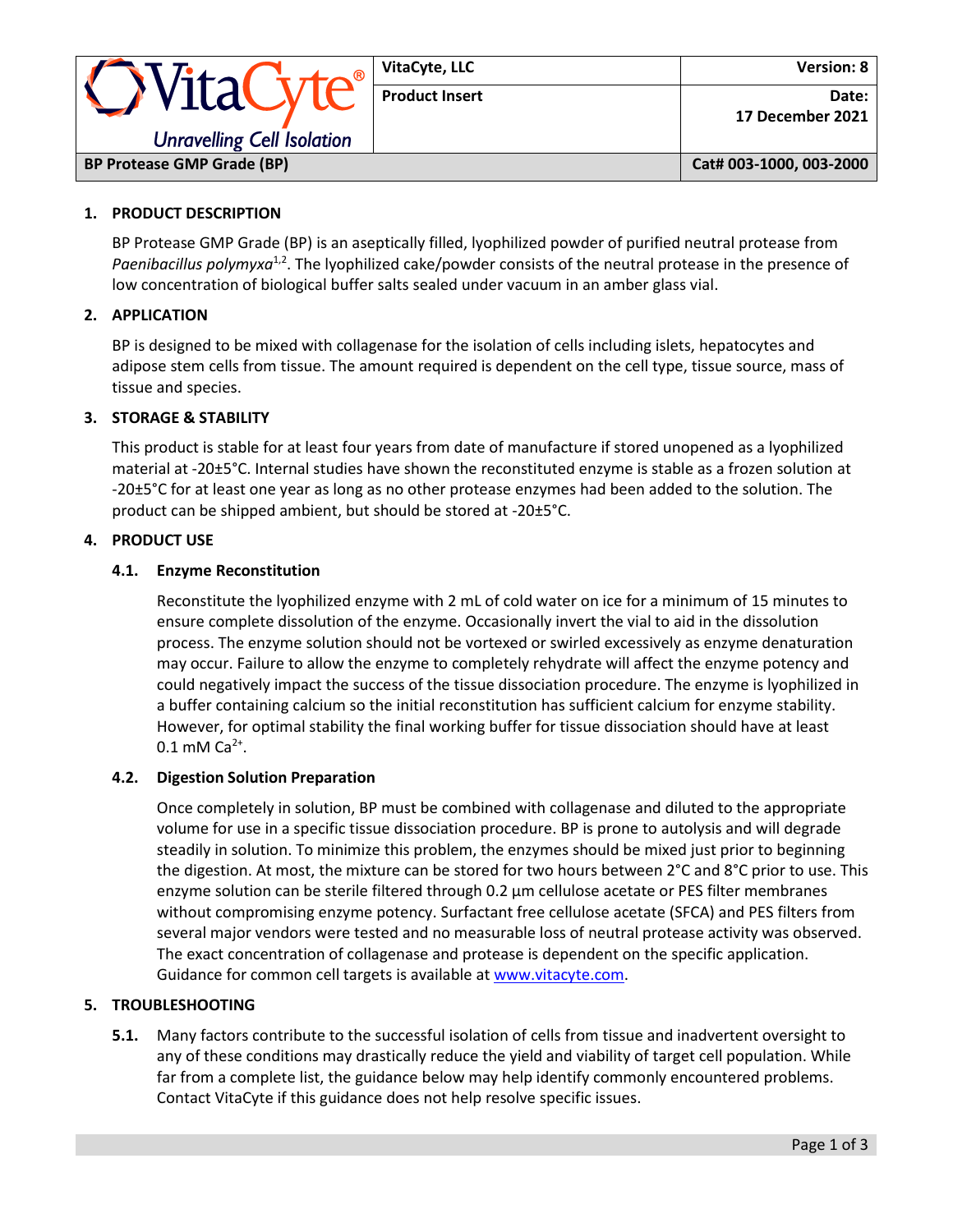| <b>OVitaCyte®</b>                 | VitaCyte, LLC         | <b>Version: 8</b>         |                         |
|-----------------------------------|-----------------------|---------------------------|-------------------------|
|                                   | <b>Product Insert</b> | Date:<br>17 December 2021 |                         |
| <b>Unravelling Cell Isolation</b> |                       |                           |                         |
| <b>BP Protease GMP Grade (BP)</b> |                       |                           | Cat# 003-1000, 003-2000 |

- **5.2.** Prolonged or Incomplete Digestion may be caused by**:**
	- Loss of enzyme potency (activity)
	- Incomplete enzyme rehydration during reconstitution
	- Inappropriate enzyme dilution
	- Presence of enzyme inhibitors
	- Low incubation temperature
- **5.3.** Low Yield and/or Cell Viability
	- Prolonged organ/tissue warm ischemia time
	- Aggressive mechanical disruption
	- Extended incubation time
	- Elevated incubation temperature
	- Inappropriate enzyme dilution

## **6. ADDITIONAL INFORMATION**

## **6.1. Intended Use & Regulatory**

BP is for ex-vivo use only to recover cells from tissue. Guidance for use of reagents in clinical cell transplantation procedures is governed by local Institutional Review Boards and regional Health Authorities. BP is manufactured in accordance with the principles for clinical trial material outlined in Guidance Document Q7 Good Manufacturing Practice Guidance for Active Pharmaceutical Ingredients published by the FDA and ICH in September 2016. This product is labeled as 'GMP Grade' to indicate the quality system and manufacturing facility are consistent with requirements set forth in the above document. Guidance for the qualification and acceptance of reagents used in cell therapy applications can be found in the USP General Chapter <1043> Ancillary Materials for Cell, Gene, and Tissue-Engineered Products. Further details can be found on the VitaCyte Commitment to Quality document available upon request

#### **6.2. Animal Origin**

No animal derived materials are used in any step of manufacturing of BP.

#### **6.3. Manufacturing Summary**

Enzymes are purified from the culture supernatants results from the fermentation of native organisms. The purification processes use standard protein column chromatography and tangential flow filtration concentration and diafiltration techniques. The purification processes have been optimized to yield the highest purity attainable for each enzyme while minimizing undefined and contaminating protease activities. After characterization, the purified BP is sterile filtered in a qualified biosafety cabinet and aseptically dispensed into amber vials on activity units, lyophilized, sealed under vacuum then secured and labeled. The final lyophilized product is then further characterized to confirm each batch meets established specification ranges.